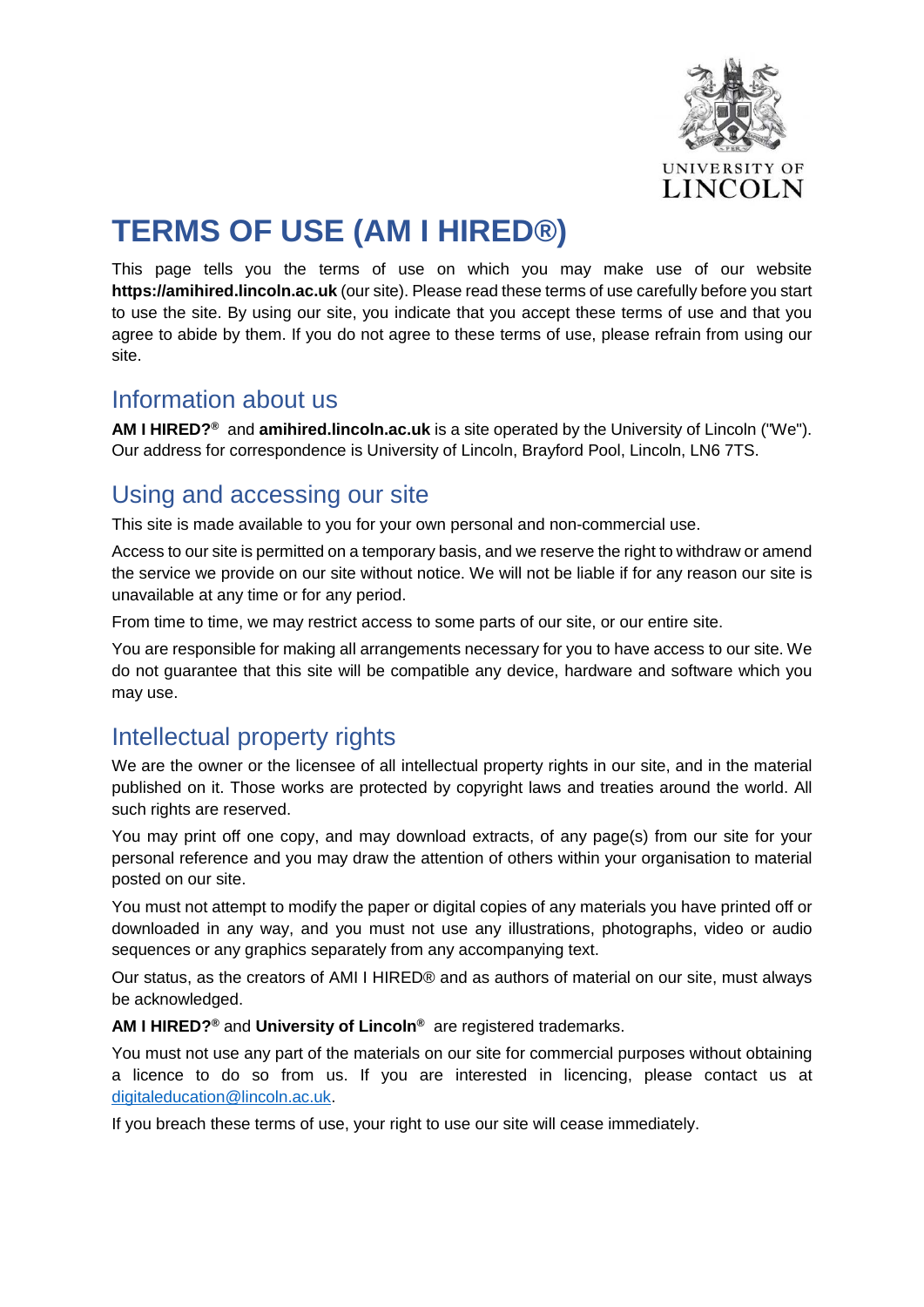# Our site changes regularly

We aim to update our site regularly and may change the content at any time. If the need arises, we may suspend access to our site, or close it indefinitely. Any of the material on our site may be out of date at any given time, and we are under no obligation to update such material.

## Our liability

The material displayed on our site is provided without any guarantees, conditions or warranties as to its accuracy. To the extent permitted by law, we, our associates, and third parties connected to us hereby expressly exclude:

All conditions, warranties and other terms which might otherwise be implied by statute, common law or the law of equity.

Any liability for any direct, indirect or consequential loss or damage incurred by any user in connection with our site or in connection with the use, inability to use, or results of the use of our site, any websites linked to it and any materials posted on it, including, without limitation any liability for:

- loss of income or revenue;
- loss of business;
- loss of profits or contracts;
- loss of anticipated savings;
- loss of data;
- loss of goodwill;
- wasted management or office time; and:

for any other loss or damage of any kind, however arising and whether caused by tort (including negligence), breach of contract or otherwise, even if foreseeable, provided that this condition shall not prevent claims for loss of or damage to your tangible property or any other claims for direct financial loss that are not excluded by any of the categories set out above.

This does not affect our liability for death or personal injury arising from our negligence, nor our liability for fraudulent misrepresentation or misrepresentation as to a fundamental matter, nor any other liability which cannot be excluded or limited under applicable law.

## Information about you and your visits to our site

We process information about you in accordance with our privacy policy. The bottom line is that we take your privacy very seriously, see our [Privacy Notice](https://amihired.lincoln.ac.uk/AM%20I%20HIRED%20Privacy%20Notice.pdf) for further details. By using our site, you consent to our processing of your data as described in our Privacy Notice.

## Viruses, hacking and other offences

You must not misuse our site by knowingly introducing viruses, trojans, worms, logic bombs or other material which is malicious or technologically harmful. You must not attempt to gain unauthorised access to our site, the server on which our site is stored or any server, computer or database connected to our site. You must not attack our site via a denial-of-service attack or a distributed denial-of service attack.

We will not be liable for any loss or damage caused by a distributed denial-of-service attack, viruses or other technologically harmful material that may infect your computer equipment,